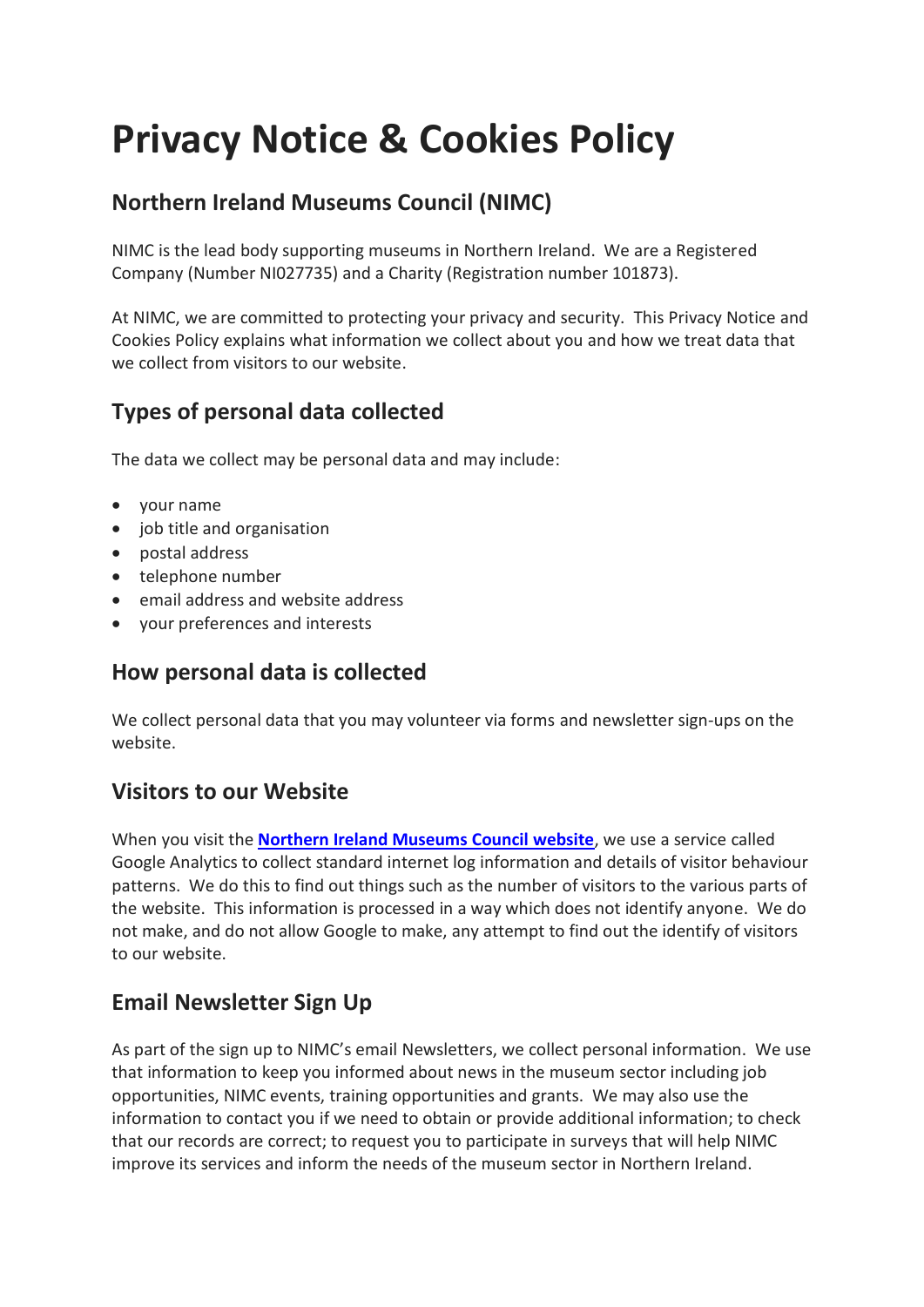NIMC uses a provider called MailChimp to deliver our newsletters. We gather statistics around email opening and clicks using industry standard technologies to help us monitor and improve our email Newsletter. For more information, please see **[MailChimp's privacy](https://mailchimp.com/legal/privacy/)  [notice](https://mailchimp.com/legal/privacy/)**.

You can unsubscribe to newsletter mailings at any time by clicking the unsubscribe link at the bottom of the newsletter or by emailing the **[Data Protection Officer](mailto:sinead.mccartan@nimc.co.uk)**.

#### **Keeping your information safe**

We are committed to ensuring that your information is safe and secure. To prevent unauthorised access or disclosure, we have put in place suitable physical, electronic and managerial procedures to safeguard and secure the information we collect online.

#### **Do we share your data?**

We do not rent or trade email lists with other organisations and businesses. We do not disclose personal data to any third party or external organisations, other than data processors carrying out work on our behalf.

#### **Links to other Websites**

NIMC's website may contain links to other websites of interest such as museums and professional organisations. This Privacy Notice and Cookies Policy does not apply to those other websites. Please check the Privacy Notice on those linked websites.

#### **Access to Your Personal Information**

You are entitled to access the personal information that we hold about you, update your information, ask us to remove your information or correct any inaccuracies in such personal information by contacting us. This is called a Subject Access Request. Email your request to our **[Data Protection Officer](mailto:sinead.mccartan@nimc.co.uk)**.

To make a valid Subject Access Request you must submit it in writing.

For more information, please click on **[Subject Access Request.](https://ico.org.uk/for-organisations/guide-to-data-protection/principle-6-rights/subject-access-request/)**

#### **Changes to this Privacy Notice**

We regularly review our Privacy Notice. The privacy notice was last updated 23 May 2018.